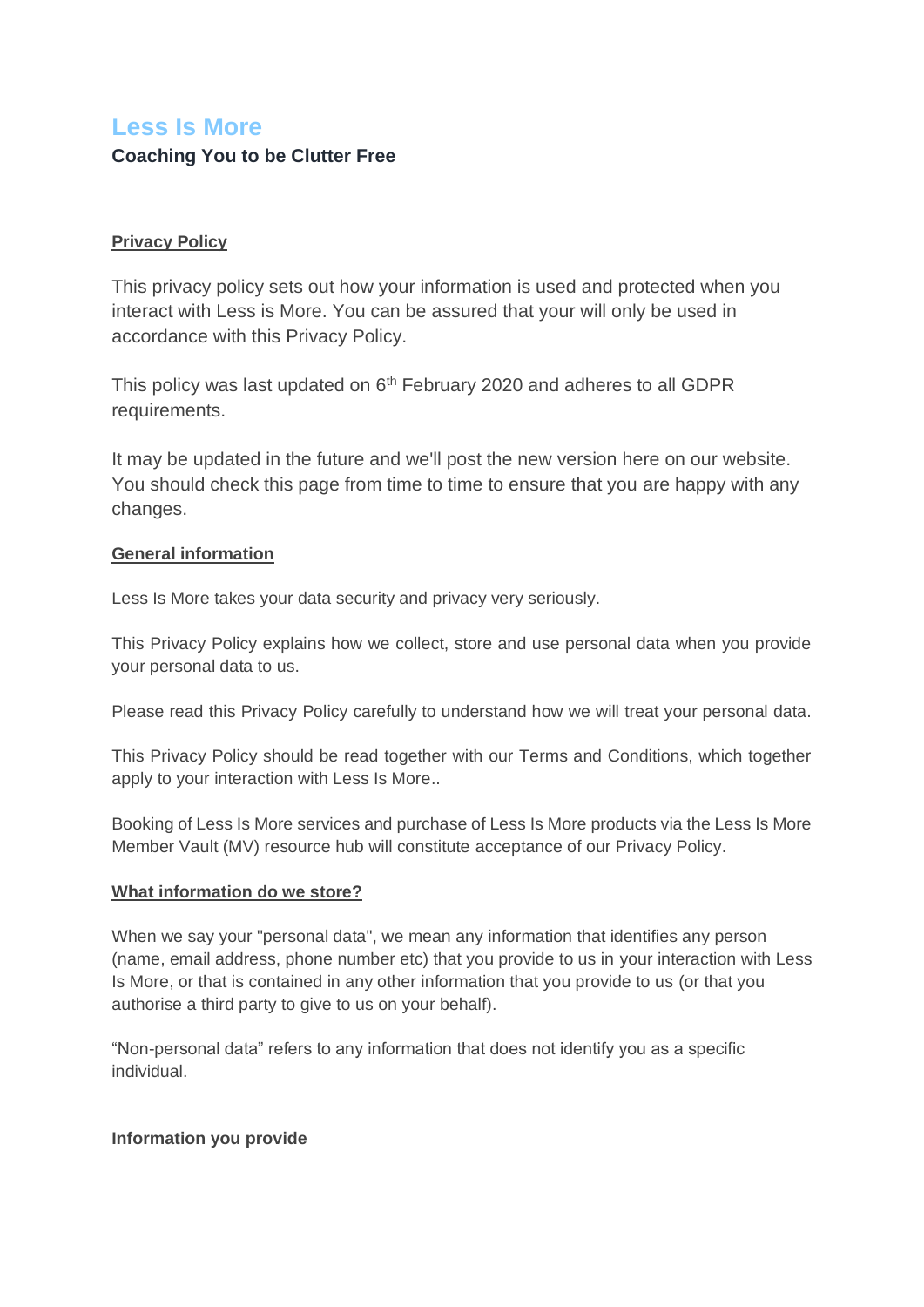Your personal data includes the information you provide, when you book a Less Is More Service, register for a Less Is More MV account, or opt-in to receive our emails, or when you answer questionnaires, surveys, enter competitions or provide information in your account profile, on the Less is More MV resource hub, or during an online session between you and Less is More.

Examples of this personal data include:

- Name
- **Contact information including email address**
- Demographic information such as address and postcode
- **Other information relevant to customer surveys and/or offers**

We do not collect or process "special categories" of personal data, as defined under GDPR.

# **Information we collect**

We collect information about your website usage, to improve our products and service. Some of this data may be "personal data", where it identifies a person.

The information we collect and how we use it:

- We monitor patterns of usage, such as login dates and actions performed on the site (such as searches, page views, and file downloads, to develop and improve our product.
- We also monitor patterns of usage so that we can tailor any communications we may send you or promotions you may receive.
- For example, we may tailor emails with information about features or products that you haven't tried or seen yet, instead of features that you use frequently.
- For security reasons and to aid in monitoring patterns of usage, we log your IP address when you use the website. This is your computer's individual identification number that is assigned to your computer when connected to the Internet.
- We monitor traffic information when you visit our site or read our emails, including things like page visits, email opens, email clicks, referring sites, and messages sent. We use this information to improve our website, promotions, and to understand user behaviour. Please see "How we use cookies" section below.

# **How will we use your information**

**Providing access to Less is More**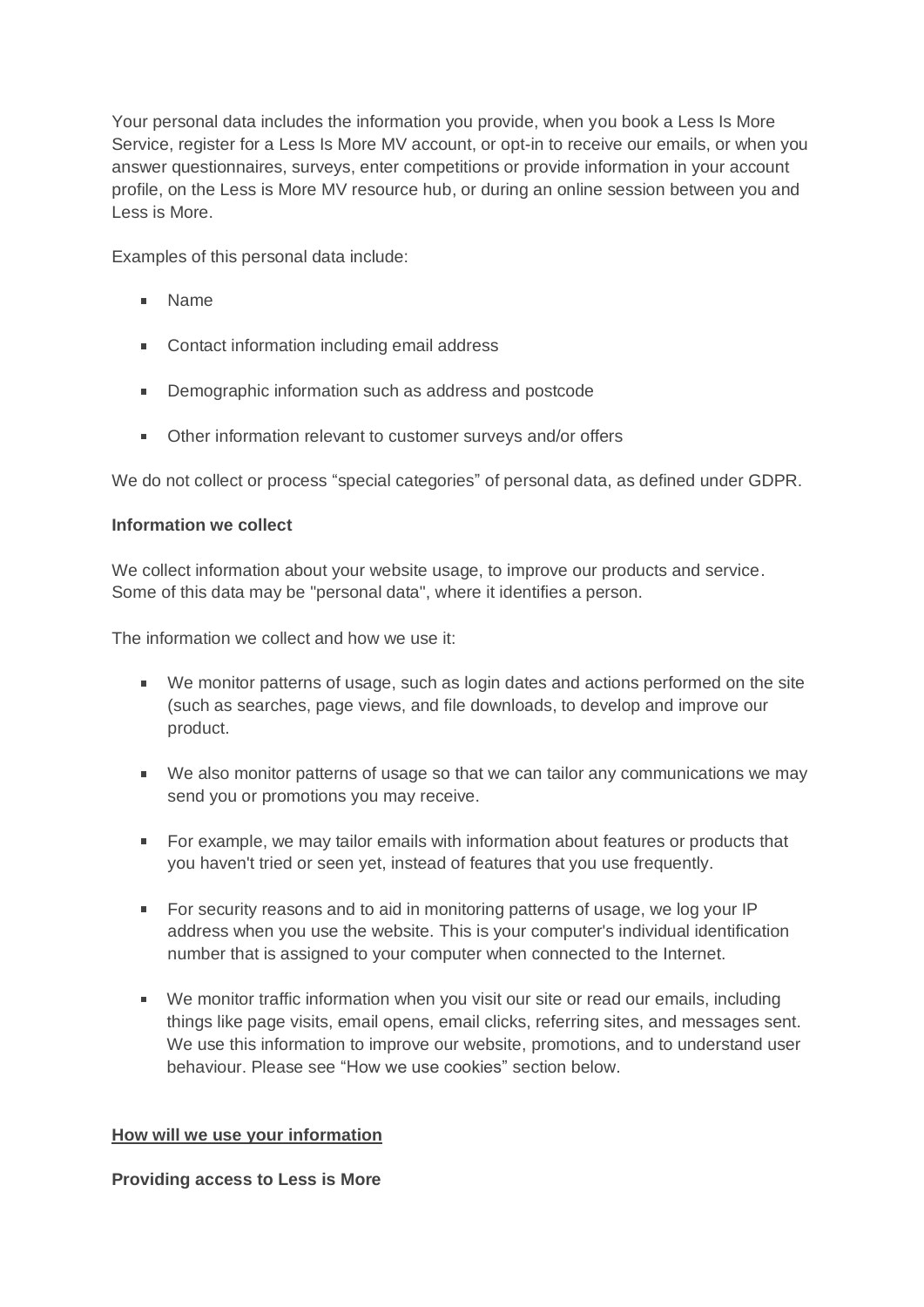We use your personal data to enable us to register you and provide you with access to the MV Platform.

It will also enable us to contact you by email, post, SMS, social media or telephone where necessary with Less is More updates; to record your personal preferences; to personalise our services to you (such as by saving search and browsing history to make it easier for you to find information when you return to the MV resource hub).

# **Making improvements to Less is More**

We will also use and analyse your personal data so that we can administer, support, improve and develop our business, customer service and the features of the MV resource hub.

# **Contacting you for marketing purposes**

We may use your personal data to contact you by email, post, SMS, social media and/or telephone to let you know about Less Is More, content, offers, market research or product ranges which may be of interest to you.

We will only use your data in this way where you have provided opt-in consent, we have legitimate business reasons for doing so, or where we are otherwise entitled by law to do so.

If you would like us to stop providing you with such notifications, just contact us using the details provided at the bottom of this page. Please note, this may take up to five working days to take effect.

# **Legal requirements**

In some circumstances we may process your personal data because it is required for compliance with a legal or regulatory obligation.

# **Security and data storage**

We are committed to ensuring that your information is secure. In order to prevent unauthorised access or disclosure, we have put in place suitable physical, electronic and managerial procedures to safeguard and secure the information we collect online.

Where we utilise third parties to help provide our services, we will ensure that the security policies and confidentiality arrangements of those third parties adhere to the same requirements we ourselves impose and expect.

Where we have given you (or where you have chosen) a password which enables you to access certain parts of the Platform, you are responsible for keeping this password confidential. You should not share your password with anyone.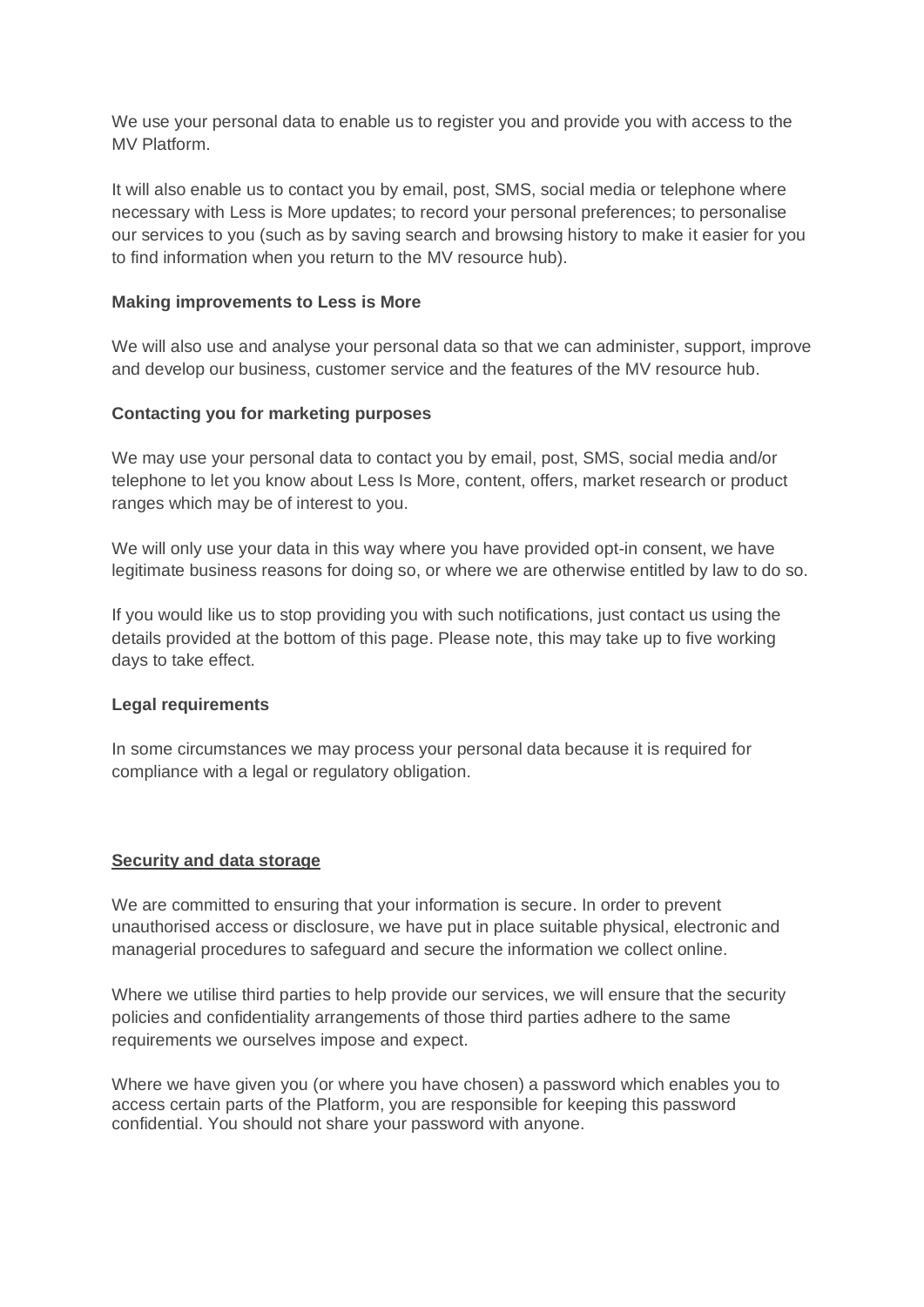# **How long do we store your data for?**

We only store your data for as long as necessary for the purposes of processing set out in this policy. When you delete your account with Less Is More, we will automatically delete your data within 180 days.

Within one working day of deleting your Less is More account you will no longer receive unsolicited e-mail communications from Less is More.

### **Your data protection rights**

We want to make sure you are fully aware of all of your data protection rights. Every user is entitled to the following:

### **Right to access**

You have the right to ask us for a copy of your personal data that we hold.

### **Right to rectification**

You have the right to correct any information we hold about you that you believe is incorrect. To do so, please contact Less is More

#### **Right to erasure**

You have the right to ask us to delete your personal data, under certain circumstances.

# **Right to restrict processing**

You have the right to restrict the processing of your personal data, under certain circumstances.

# **Right to object to processing**

You have the right to object to the processing of your personal data, under certain circumstances.

#### **Right to Data Portability**

You have the right to ask us to provide your personal data to another organisation, or directly to you, under certain circumstances.

#### **Right to change or withdraw your consent**

Where you have given us consent to make use of your personal data for any of the purposes outlined in this policy, you have the right to withdraw that consent. To do so, please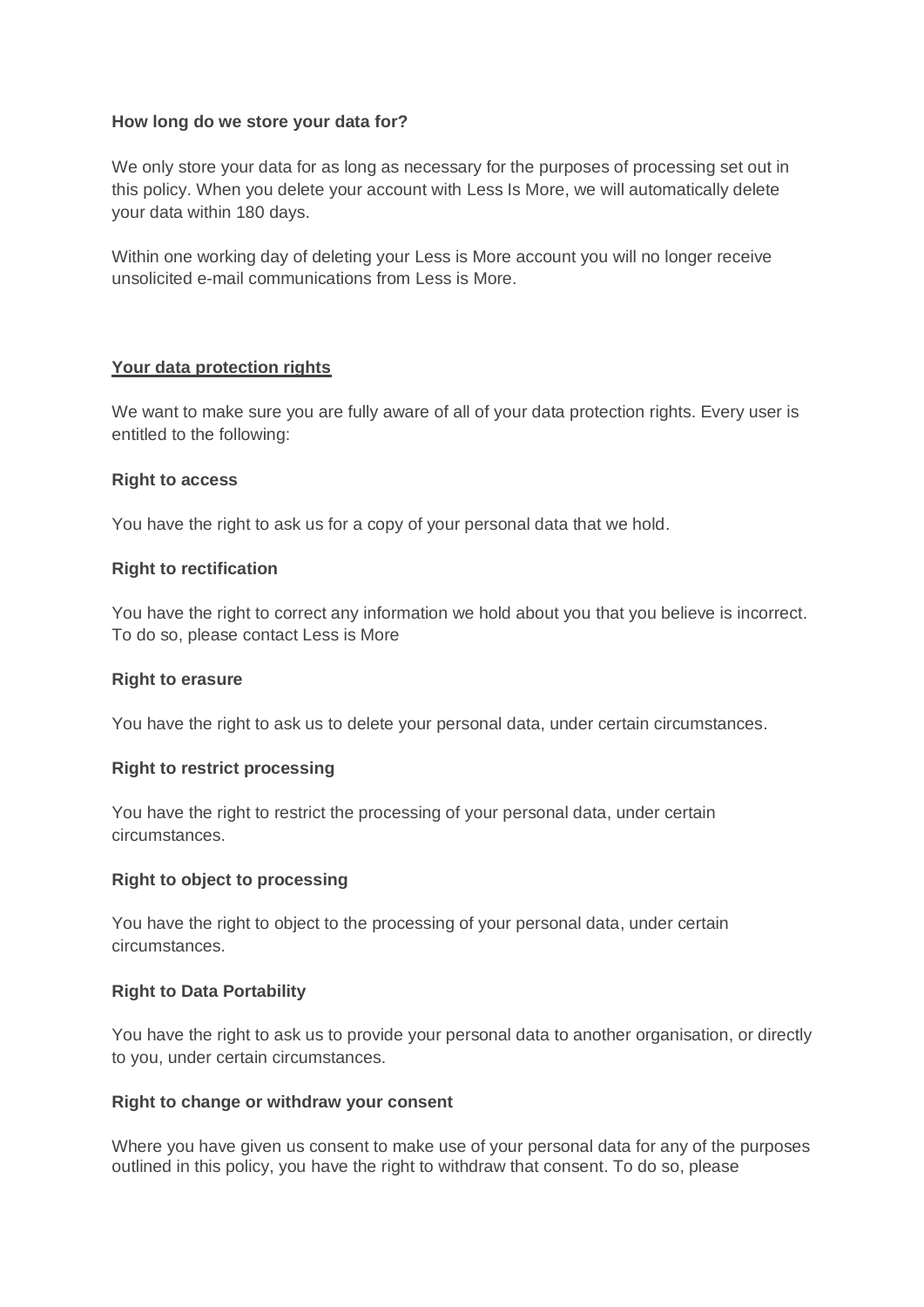Unsubscribe from the Less Is More Mailing list or get in touch with us.

If you would like to exercise any of these rights, please get in touch by e mailing jorichard@icloud.com

If you do make a request, we are required to respond within one month. However, we will always endeavour to respond in the shortest period of time possible.

# **How we use cookies**

Cookies are small files saved to your device that track, save and store information as well as your interactions and usage of our services.

Cookies allow web applications to respond to you as an individual. The web application can tailor its operations to your needs, likes and dislikes by gathering and remembering information about your preferences.

The primary purpose for our use of cookies is to identify which pages are being used, allow us to provide a smooth, efficient and personalised experience for our users through remembering your preferences, keeping your signed in and storing passwords if you request this.

# **How to manage cookies**

If you want to manage or disable cookies for the Less is More website or any other site, you can do it by changing your browser settings.

We suggest consulting the Help section of your browser or taking a look at the [About](http://www.aboutcookies.org/)  [Cookies](http://www.aboutcookies.org/) website which offers guidance for all modern browsers.

# **Google Analytics privacy notice**

Our website uses Google Analytics to collect information about the use of our website. Google Analytics collects information from users such as age, gender, interests, demographics, how often they visit our website, what pages they visit, and what other websites they have used before coming to our website. We use the information we get from Google Analytics to analyse traffic, improve our marketing, advertising, and to improve our website.

We have enabled Google Analytics advertising features such as Google Display Network Impression Reporting, and Google Analytics Demographics and Interest Reporting. Google Analytics collects only the IP address assigned to you on the date you visit our website, **not**